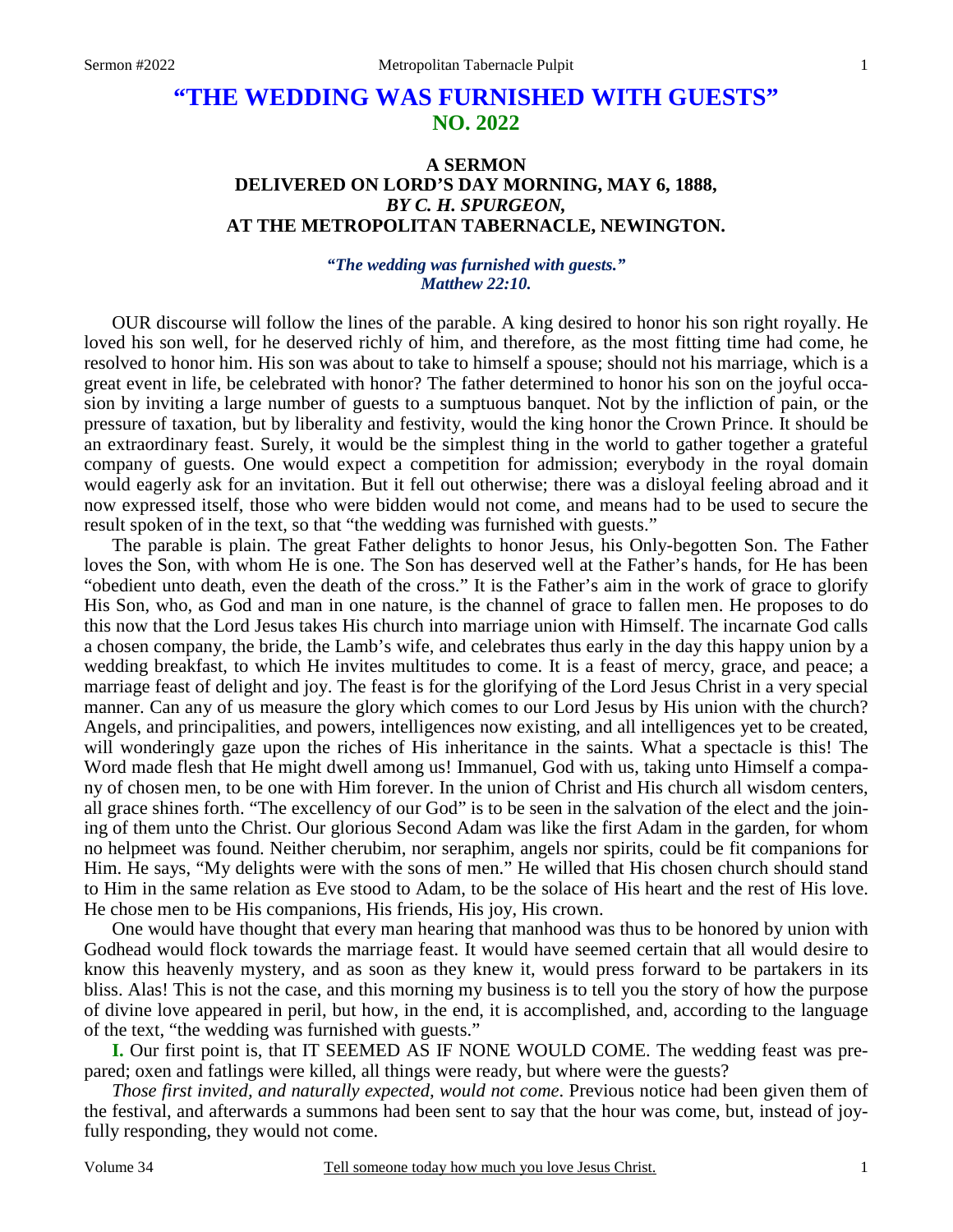These were, first of all, the Jews, to whom the gospel had been given by the law and the prophets long beforehand. "He came unto His own, but His own received Him not." Israel was not gathered; few out of the chosen nation recognized the Messiah. He came with a feast of mercy for them, but they would have none of it. He called, and they refused.

Today this same class will be found among the children of godly parents, dedicated from their birth, prayed for by loving piety, listening to the gospel from their childhood, and yet unsaved. We look for these to come to Jesus. We naturally hope that they will feast upon the provisions of grace, and like their parents will rejoice in Christ Jesus, but, alas, how often it is the case they will not come! Some such are here this morning. We greatly grieve over you. You do not choose your father's God, nor accept your mother's Savior. Ah me! If *you* will not come, who will? If you, who are taught concerning salvation by grace, yet refuse it, how can we wonder that the children of the godless and the profane reject our message? Who will come if you will not?

Dear hearers, some of you are not privileged with godly parents, but you have been for many years willing listeners to the Word of life, and yet you do not accept Christ Jesus as yours, nor accept the provisions of His grace. You do not joy with Him in His union with His chosen, for you do not love Him. How sad this is! Well may the dispirited preacher mourn, and fear in his heart that the great festival of love will prove a failure! If such as you are will not come, how will the wedding be furnished with guests?

The outlook grew worse still when *they came not though they were reasoned with*. When they would not come, the king sent other servants to bring them to a better mind, and this was the form of His reasoning, "Behold, I have prepared My dinner, My oxen and My fatlings are killed, and all things are ready; come unto the marriage." No kinder argument could have been used, there was an appeal to all that was noble in them, and had they been worthy they would have come at once. I can well understand that the servants would repeat their lord's message with special eagerness, as they thought of His waiting in the palace, and watching for the guests. They would cry to those who hesitated, "You have waited long enough, come at once. The marriage cannot be delayed, why should *you* delay? Tarry no longer. Today if you will hear His voice, harden not your hearts." Still they made light of it. When you have been invited to Jesus many a time, when tearful earnestness has pleaded with you, and yet men of God have had to return to their Master, saying, "Who has believed our report?" it becomes a sorrowful business, and our anxious fears cannot see how the wedding will be furnished with guests. This would have been an overwhelming surprise to us if Jesus had not declared of men in His own day, "You will not come unto Me that you might have life." If they refused His pleadings, we cannot wonder that they reject our sayings. Still it is a mournful fact, that "Many are called, but few chosen."

The case looks darker still when we notice that, *though reasoned with by new messengers, they did not come.* It is said, "He sent forth other servants." I tell you from my very soul that, if my Lord will only bring you to the banquet of His grace, I mind not who shall be the successful messenger. If you will not believe in the Lord Jesus Christ unto eternal life through what I have to say, may the Lord remove me, and send someone else, to whom He will give power by His grace to reach your hearts. I shall be glad to remain in this pulpit for years to come, but not at the cost of a single soul, if somebody else can preach to you more efficiently, if someone else can get at your hearts better than I have done, may the Lord allow me to retire for your good! Do you wish it? "He sent other servants." A preacher may be too rhetorical; let a plain-speaking person be tried. He may be too weighty; let another come with parable and anecdote. Alas! With some of you the thing wanted is not a new voice, but a new heart. You would listen no better to a new messenger than to the old one. After so many good men and true have spoken, after Paul and Apollos, and Cephas have all failed, how shall the wedding be furnished with guests?

If you look at *the various characters that would not come,* you will see more and more cause for sorrow. Of some we simply read that *"they would not come."* They made no excuses or apologies, but curtly said they would not come. That was the end of the matter. Many dismiss the gospel at once; they are not to be reasoned with; they do not want it and will not have it. A large class of the community has heard of the way of salvation, but they care nothing for it. It is not with them lack of information, but want of inclination. They have neither mind nor will for heavenly things.

2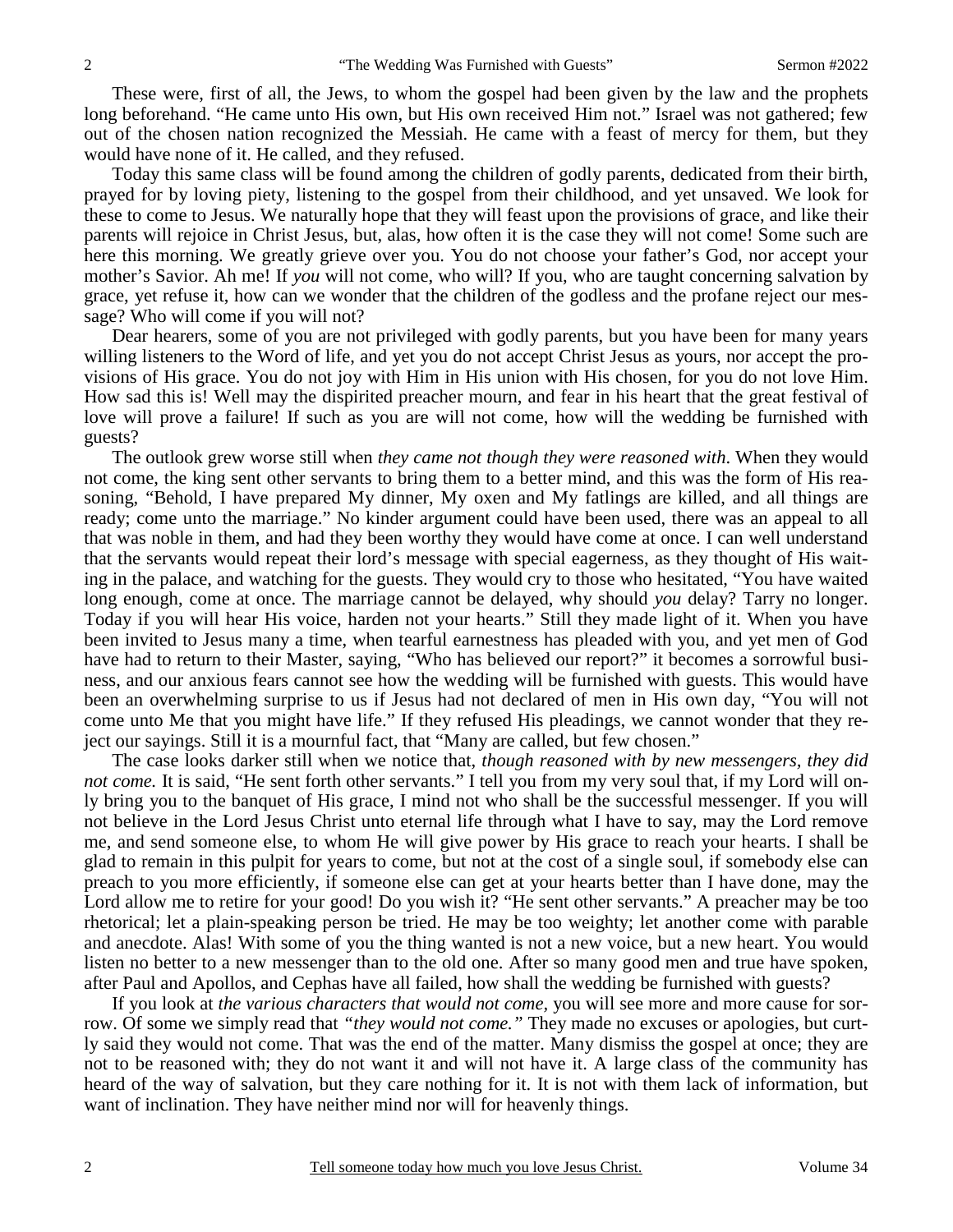*A second class made light of it*. They were indifferent to royal honors and duties. They were taken up with the care of what they had in possession, and went their way, each man to his farm, saying, "I have worked hard to get my farm, and I cannot afford to let it lie idle." Another was taken up with the care of getting an estate, and went to his merchandise, saying, "I have nobody to keep my shop. I must mind the main chance. If you do not look alive, everybody will run over you. I must attend to my buying and my selling." The worldly-wise make up a very numerous class. The rich man cannot be religious, his position in society prevents it; the poor man cannot mind the things of God, he is worn out by earning his

pied with other things, how shall the wedding be furnished with guests? *A third class was violently opposed;* they would not be bothered, they had no patience with religious cant; they "took His servants, and entreated them spitefully and slew them." These are not as numerous as the others, but yet they are found among us. Skeptics, swearers, revilers of godliness, and "modern thought" men; these revile the cross, and are ferocious against the gospel. When we see these raging, we are apt to ask very mournfully—How can the wedding be furnished with guests?

daily bread. Thus they all make excuse. Lord, when so many are unwilling, and so many more are occu-

The most dreadful thought of all remains; *some of the invited had already perished*. The king in His wrath sent His troops and slew the murderers of His messengers, and burned their city. While I have been preaching, many of my hearers have died. Where are they now? If they died without Christ they are now past hope. Ah me! They can never enter now, for the door is shut. If they died in their sins, they are in the outer darkness, where shall be weeping and gnashing of teeth. When you think of it, this is a dark prospect. Men are dying, dying without hope, and those who are yet alive are resolved to perish in like manner, for they are earnestly invited to the feast of love, but they refuse to come. How can the wedding be furnished with guests?

The King tells us the real reason why they would not come; *they were not worthy*. Those who were invited specially, and about whom there was the greatest hope, had nothing in them to encourage that hope; they were not loyal, they were not kind-hearted, they were not honest, they were not worthy, else they would have come to do honor to the Son of their King. Their not coming revealed the enmity of their hearts. It was a wretched way of showing their spite to the Prince upon His wedding day. It is horrible that men refuse Christ and heaven out of enmity to God. Rejecters of Christ are unworthy of pardoning grace, unworthy of a dying Savior, unworthy of those marriage bonds into which Jesus enters with believing hearts. They are not worthy in the gospel sense of worthiness, and of course they were far less worthy in a legal sense.

The most mournful spectacle in the world is a heart which refuses the mercy of God. Objection is sometimes made to the doctrine of *total* depravity. I do not know what adjective can be too strong to describe human depravity when I perceive that it refuses God under His loveliest aspect; God in the greatness of His love, God sparing not His own Son. If men turn away from God in anger I can understand it, if men turn aside from God in justice I can understand it, but when they so hate God that they will not even have His salvation, when they refuse pardon through the precious blood of Christ, when they will sooner be damned than reconciled to God, this shows that their heart is desperately wicked. The cross rejected is the clearest proof of the heart depraved. There I leave this mournful subject, and go a step further. Certainly it did seem as if the wedding would not be furnished with guests.

**II.** Secondly, IT WAS A MOURNFUL PROSPECT. Imagine that there had been no guests at the wedding feast; what then?

First, *it would have been greatly to the King's dishonor*. The Crown Prince is married, and nobody comes to the wedding! The feast is free, costly, plentiful, but nobody will come to it. What an insult! The banquet hall is lighted, and the minstrels are in their place, but no eyes or ears are charmed. Oxen and fatlings make the tables groan, but none are there to make the hall resound with shout and song. What a wretched spectacle! Empty halls, unfurnished benches, meat untasted carried out to the dogs! History does not record a more deliberate and unmistakable insult. Let me translate the parable. If no souls are saved, if the great plan of redemption does not save, what a farce the whole business will be! What a dishonor to the name of the great God! Look at the supposition, that you may see the impossibility of it. Think for an instant of a defeated, disappointed, dishonored Jehovah! Can it be? And yet, if the wedding had not been furnished with guests, the king would have been disappointed and insulted in the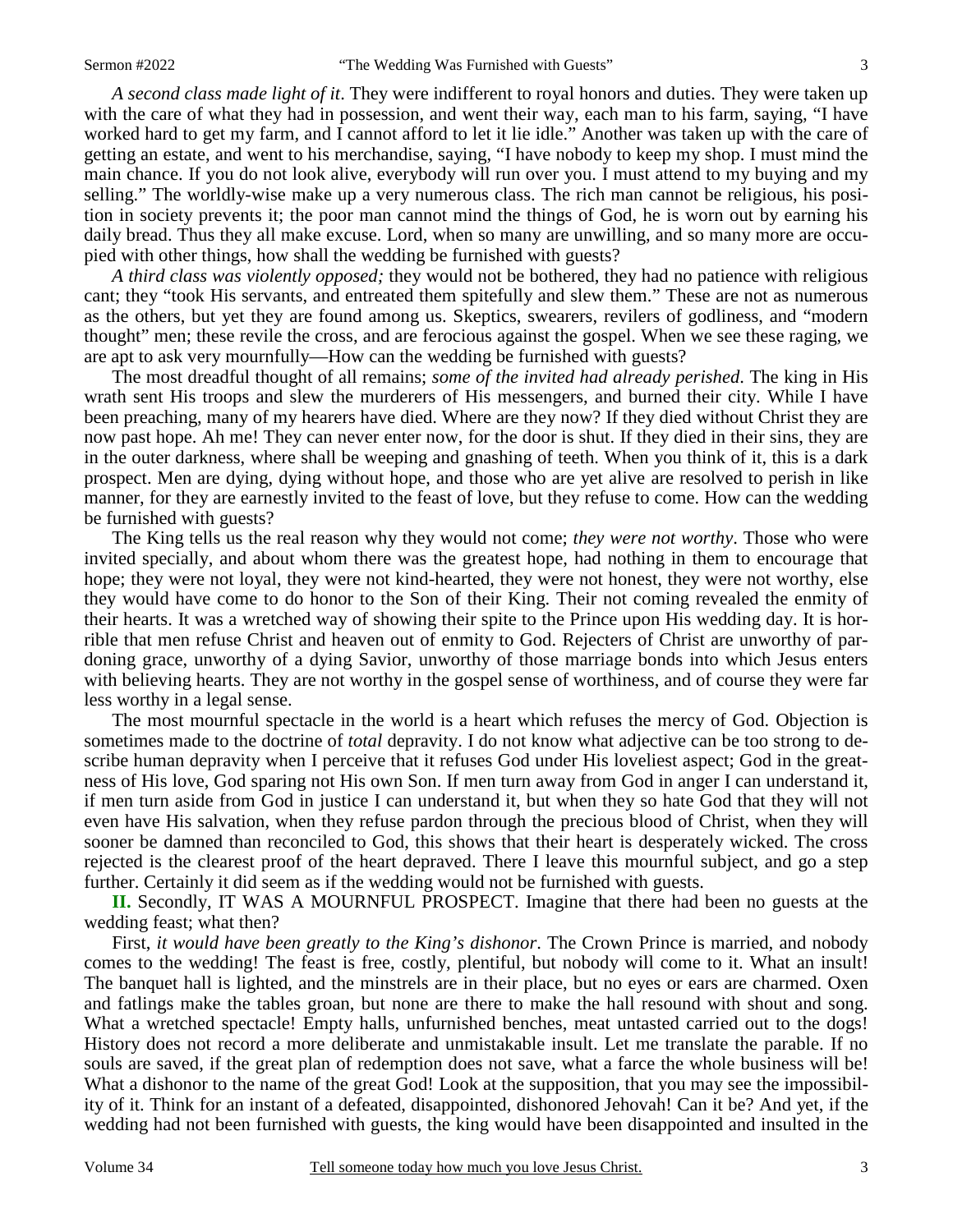tenderest point. If the chosen are not saved, if men are not brought to Christ, then the glorious name of the God of grace is dishonored. Do you think it can be so?

In the next place, suppose none had come to the wedding feast; then *the king's son would have been grieved.* His wedding and nobody there! If it were your own, perhaps you could put up with it, for you do not stand in so public a position as the king's son, and you have not provided so vast a banquet. But the king's son! Only imagine that it is his wedding-day, and the servants are mustered in the hall, but not a single guest arrives. He has no one to congratulate him upon the happy day, no one to wish him well, no one to welcome the bride. Now, the same is true of our Lord Jesus Christ; if He dies, and men do not believe in Him; if He rises again, and men do not accept Him; if He enters heaven as a Prince and a Savior, and yet no one receives repentance and remission, where is His honor? Where is His glory? Look at the dreadful supposition, and think whether it can be. I am sure, as you gaze upon it, you will say, "Impossible! A bleeding Savior cannot die in vain. Our Christ could not in death have paid down the ransom price for nothing. He could not have stood a substitute for men, and yet see men lost after all!"

If no guests had arrived, *how disappointed would the Bride have been!* She, too, would have had to share in the failure of the day. Her wedding would not have been remembered with pleasure. She would have been happy in the bridegroom, but also unhappy because of the unkindness shown to Him. In vain her rich apparel, and her costly ornaments, for there are no eyes to gaze upon them. If souls are not saved the church misses her greatest joy. When men believe in Jesus, how delighted we are! Our hearts leap for joy when men repent. But if sinners are not saved, if the preaching of the gospel is in vain, if they will not come to Christ, then are saints full of heaviness, and the church cries out in her anguish, "Have you forgotten to be gracious?"

Had none come to the marriage feast, *a store of provisions would have been wasted*. The King says, "My oxen and my fatlings are killed." See the bullocks roasting whole! See yonder fatted calf killed for the feast! Mark how the sheep are led to the slaughter! All this will remain untasted. Yonder dainty dishes, and flowing bowls, and luscious fruits will have none to enjoy them. It will be a wretched business, indeed! I want you to look at the dreadful picture till it vanishes out of sight. Can it be that Jesus has made Himself the heavenly bread, and none will feed on Him, or at the best a very few? Can it be that He has provided a robe of righteousness, and nobody will wear it? Is heaven prepared, and will it remain half occupied? I do but suppose it for the moment, to make you see what a melancholy fact a failure in the scheme of mercy would be.

Would it not have meant, also, *the enemy's triumph?* The king's foes would have heard of it, and laughed Him to scorn. At a royal wedding He could not command guests! How they would scoff at His wasted provision! "Ha, ha! Ha, ha!" The story would have been told on every ale-bench. The sons of Belial would make rare mirth of it. The King, the Prince, the Bride would all have been ridiculed, because of a wedding in empty halls, a feast with phantom guests! I do not believe that God intends to let Satan triumph in this way. I cannot imagine that He will allow the powers of darkness thus to open their wicked mouths against Him. If free will refuses the gift of God, free grace will come in and win the day. I have shown you already how free will threatens to empty the banqueting hall, and dishonor the King, the Son, and the Bride, and if the business had been left to the free will of man, this is the result which would have come of it; a God dishonored, and men preferring to die rather than accept life through Jesus Christ. Then it could never have been said that "the wedding was furnished with guests."

**III.** Let us go a step further and notice that in the parable THIS CATASTROPHE WAS GRA-CIOUSLY PREVENTED. "The wedding was furnished with guests."

We are very much in the same case today as the servants were in when the invited ones would not come. We preach and teach the gospel but we have to complain that so many will not come to the banquet of grace. God gives us many souls, but not so many as we desire. We are eager for many more, and we begin to be afraid lest, after all, God should not be glorified as we wish that He should be. In the parable an unfurnished banquet was prevented, and so it will be in the reality. How was the calamity averted?

It was prevented, first, by *a fuller invitation*. At first the heralds only called those who had been previously bidden, a sort of aristocracy of hopeful persons. As these would not come, we read, "Go you therefore into the highways, and as many as you shall find, bid to the marriage." They went out, not to a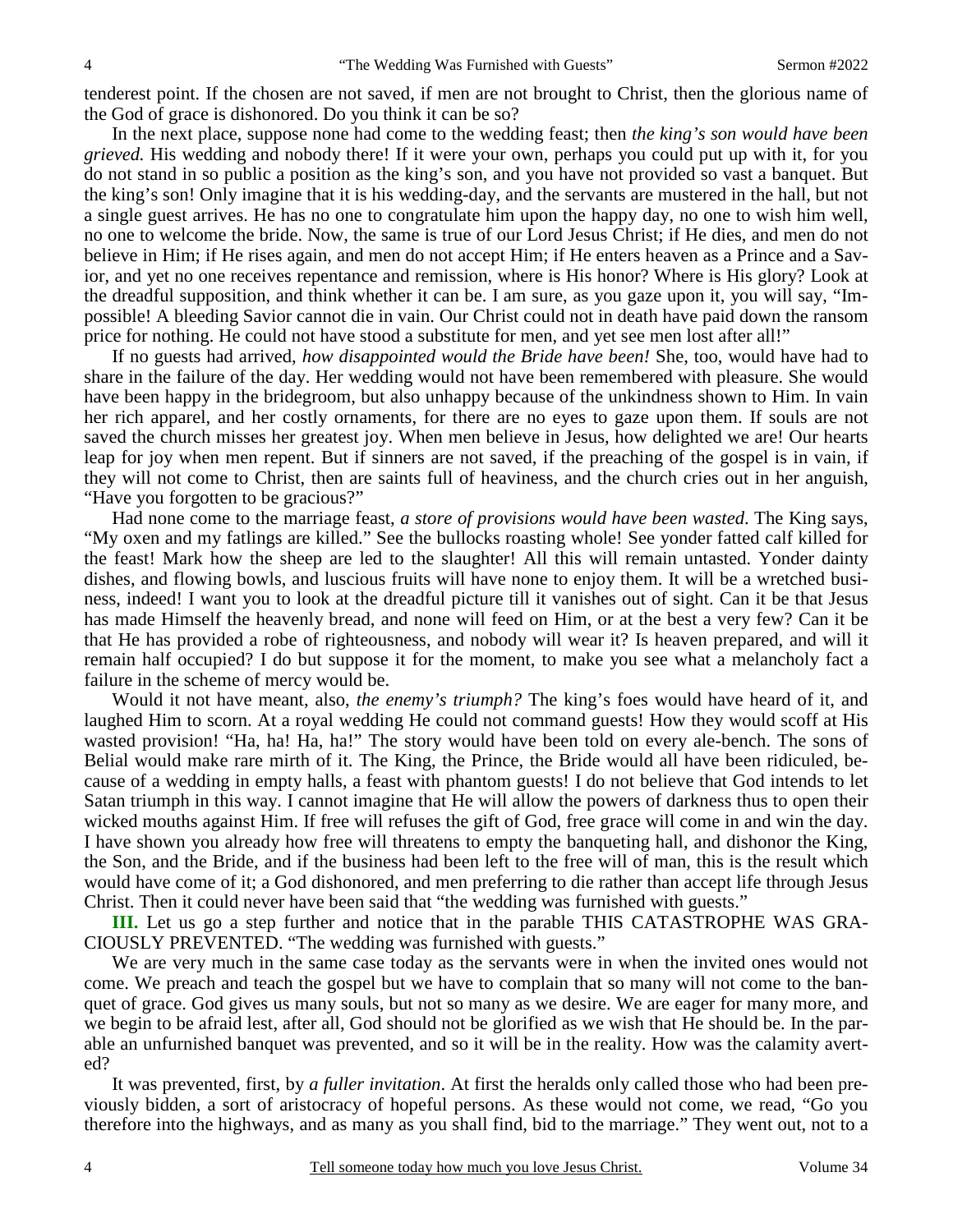select band, but to all whom they might find. Brethren, it is a grand thing when we get a clearer idea of what the gospel really is. The more evangelical our notions become, so that we are prepared to preach the gospel to every creature under heaven and to say, "He that believes and is baptized shall be saved," the more we may hope for large success. If, by my preaching, I lead a man to look at himself, to see whether there is anything in him which entitles him to believe, I practically hide the gospel from him. If I preach up character unduly, so that the man mainly inquires whether he has that character, I fix his eye upon himself, and this is not what I should aim at. If I go forth and gather together as many as I find both good and bad, then their thoughts are on the banquet rather than on themselves. We want men to look to Jesus, and therefore we cry, "Whosoever will, let him take the water of life freely." When we get upon clear gospel lines, and keep there, we may expect to see the arm of the Lord revealed, and the wedding furnished with guests.

Again, *the invitation was now given more publicly*. They had simply gone to the houses of the invited guests, and said, "All things are ready; come." But now the servants go to the chief places of concourse, and they cry aloud, and spare not among the crowds of men. One has gone to the market, another is preaching where four ways meet. Hark to the voice of one upon the village green, and to the songs of others as they traverse the back slum. You cannot now go along a street without hearing the news of the great wedding feast. Many will be brought in when many are eager to bring them in. God is pleased to acknowledge the means which He has Himself ordained. The more constant and public the proclamation of the gospel becomes, the more numerous will men be saved through the Spirit of God. Then is the set time to favor Zion come. We are not to hide our lamp under a bushel. He that knows the gospel should speak it out as plainly as he can, and let his voice be as the silver trumpets of jubilee, that every ear may hear. It came to pass that the king's message was more widely made known, and thus "the wedding was furnished with guests."

Another matter assisted; *the servants were now thoroughly zealous*. I am sure I should have felt dreadfully agitated to see all those provisions and none coming to eat them. Think of the halls decorated, the cooks working day and night, the big fires burning, bullocks roasting, the wines on the lees set opened, and yet no guests. It would have worried me greatly, and you too. You would have said, "It cannot be, it must not be, we cannot bear it. The king, how sad He must feel! The good prince, how bitter it is for him! The dear bride, what must be her sadness when this great insult is put upon her? Here, I must fetch in some guests, or die in the attempt." I am sure we should have traveled six ways at once if we could; we should have invited with a thousand mouths if possible. Getting hold of one man's coat and of another man's sleeve, we should have compelled them to come in. This, also, is the Lord's way of blessing men. He awakens His own people, makes them sorrowful for the sins of the times, and then they grow earnest and troubled, and so they lay themselves out to snatch men as brands from the burning. "As soon as Zion travailed, she brought forth her children." The want of travailing causes the absence of conversion. When we begin to sigh and cry, and mourn, because the ways of God are forsaken, then our earnestness moves the heart, both of God and man, and the guests come to the wedding.

Again, the calamity of a wedding without guests was prevented by *a certain secret power which went with the messengers.* We read that they "gathered together all as many as they found, both bad and good." They did not merely invite them, but they gathered them in. Now people are not to be gathered in great numbers all of a sudden, and led to a feast by mere words. Words are but air. There is nothing in our words to make men come to Jesus unless the Lord works by them. Yet the guests did come in shoals. An influence went with the words of those servants which drew the people together, they could not wish to stay away; they came gladly. Their wills were sweetly inclined, and they thronged the palace. Beloved, all the hope of our ministry lies in the Spirit of God operating upon the spirits of men. I want all the members of this church to feel this more deeply and practically than ever. Do not put trust in the preacher; if he happens to be away, do not think that God is tied to him. Look for a blessing upon the gospel itself whoever preaches it. If the Holy Spirit is with us we shall see thousands flocking to Jesus. No sinner will ever come to Christ apart from the quickening, enlightening, drawing, converting power of the Holy Spirit, supernaturally exercised upon the conscience and heart. Let us believe this, and next, let us be assured that the Spirit of God is with us, and let us then go forth with all boldness. To the street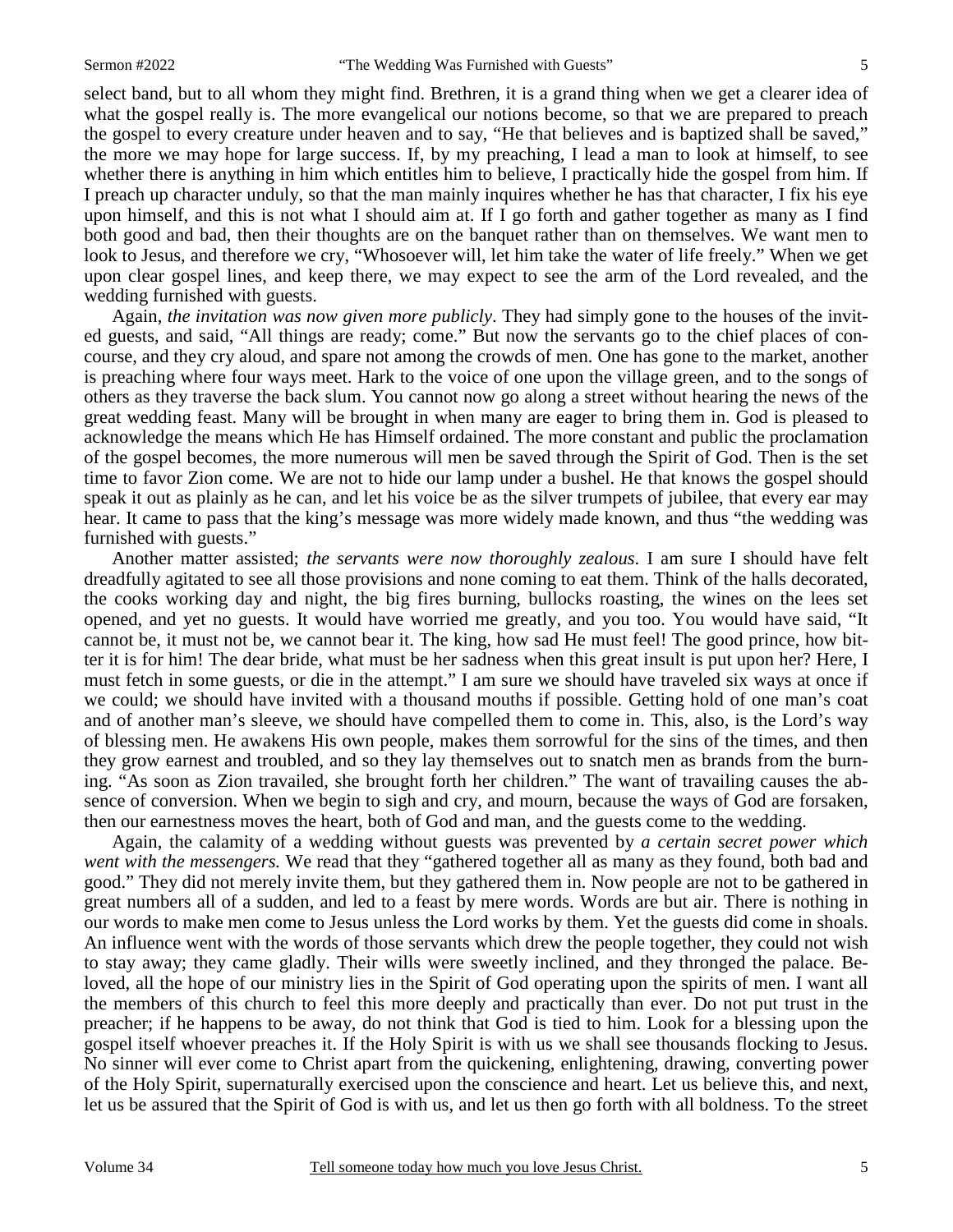corner, the cottage, the lodging house, the wayside, let us go forth and publish abroad the invitation of the great King, "My oxen and My fatlings are killed, and all things are ready: come unto the marriage."

Thus you have seen the outward means by which the Holy Spirit brings men to Jesus, and the wedding is furnished with guests.

**IV.** I close by noticing, in the fourth place, that IN THE END THE FEAST WAS A GLORIOUS SUCCESS. "The wedding was furnished with guests." Guests are a part of the furniture of a wedding feast. You may pile on your gold and silver plates, hang up your banners, load your tables, and sound your music, but if you have no guests the feast is a failure. It is our solemn conviction that the Lord our God has never failed yet, and that He never will fail. We believe that the Lord's eternal purpose will stand, and that He will do all His pleasure. We believe in no blind fate, but we trust in a predestination which is full of eyes, and which accomplishes its purpose to the least jot and tittle. God's greatest work is redemption; will He fail in it? Salvation is the focus of His glory; shall this be frustrated? If God were to fail in connection with the cross, it would be a failure indeed; God would be dishonored, and His crown jewels cast into the mire. But it shall not be.

Turn to the parable, and we find *there were sufficient guests,* "the wedding was furnished with guests." There were as many guests as were necessary to the honor of the King, and His Son, and His Bride. Oh yes, in the gathering up and consummation of all things, the wedding of the Lord Jesus will be amply furnished with guests, "He shall see of the travail of His soul, and shall be satisfied." There will be no disappointment to Christ at the last great day. Satan may whisper disaster and disappointment to us at this hour, and for the moment it may seem as if the forces of darkness triumphed, but the end is not yet. The will of God, so full of grace and mercy, shall be accomplished, the preparations of grace shall be used, and the purpose of love fulfilled. As the wedding was furnished with guests so shall heaven be filled with "a number which no man can number."

The feast was more of a success than it would have been had there been no opposition. *The persons who came to the wedding were more grateful* than the first invited might have been if they had come. The richer sort had a good dinner every day. Those farmers could always kill a fat sheep, and those merchants could always buy a calf. "Thank you for nothing," they would have said to the king if they had accepted His invitation. But these poor beggars picked off the streets, had not tasted meat for months. Their half-starved bodies welcomed the fatlings. How glad they were! One of them said to the other, "It's a long time since you and I sat down to such a roast as this," and the other answered, "I can hardly believe that I am really in a palace dining with a king. Why, yesterday I begged all the day, and only had two pence at night. Long live the king, say I, and blessings on the prince and His Bride!" I warrant they were thankful for such a feast. They said it was an ill wind that blew nobody any good; because their betters had refused to come, there was now room for them. When the Lord saves great sinners, such as you and me, He wins warm hearts for Himself. When the Lord saves unlikely ones, He gets unusual thankfulness. When He brings in the drunkard and the profane, the unclean and the hardened, and makes them pure, and holy, and puts them among the children, what gratitude He gets! The Pharisee may ask Christ to a cold dinner, but it is the woman that was a sinner who will wash His feet with tears, and wipe them with the hairs of her head. If some of you moralists get saved—and God grant you may!—you will never prize the precious blood so much as those do who are washed by it from foulest stains.

*The joy that day was much more expressed* than it would have been had others come. Those ladies and gentlemen, who were first invited, if they had come to the wedding, would have seated themselves there in a very stiff and proper manner. Dear me, what a fine thing propriety is! And yet, what a dead thing it is! One said to me the other day, "I have gone to my place of worship for many years, and nobody ever did speak to me that I know of, and nobody ever will, for we are all too respectable to know one another." You know the dignified style of self-satisfied people. Among such there is no cordiality, no freshness, no sweet naturalness. Did you ever attend a breakfast or a dinner of beggars? Did you ever see a company of very hungry people feeding to their heart's content? They make a merry clatter, they are not muzzled by propriety, they are glad at the sight of every dish. They look at the waiters as angels, and when the hurrahing comes to be done, you admire the strength of their lungs. The dull monotony of respectability knows no joy like that which comes to poverty when it feasts to the full at the table of bounty. The Crown Prince was happier that day among His poor subjects than He would have been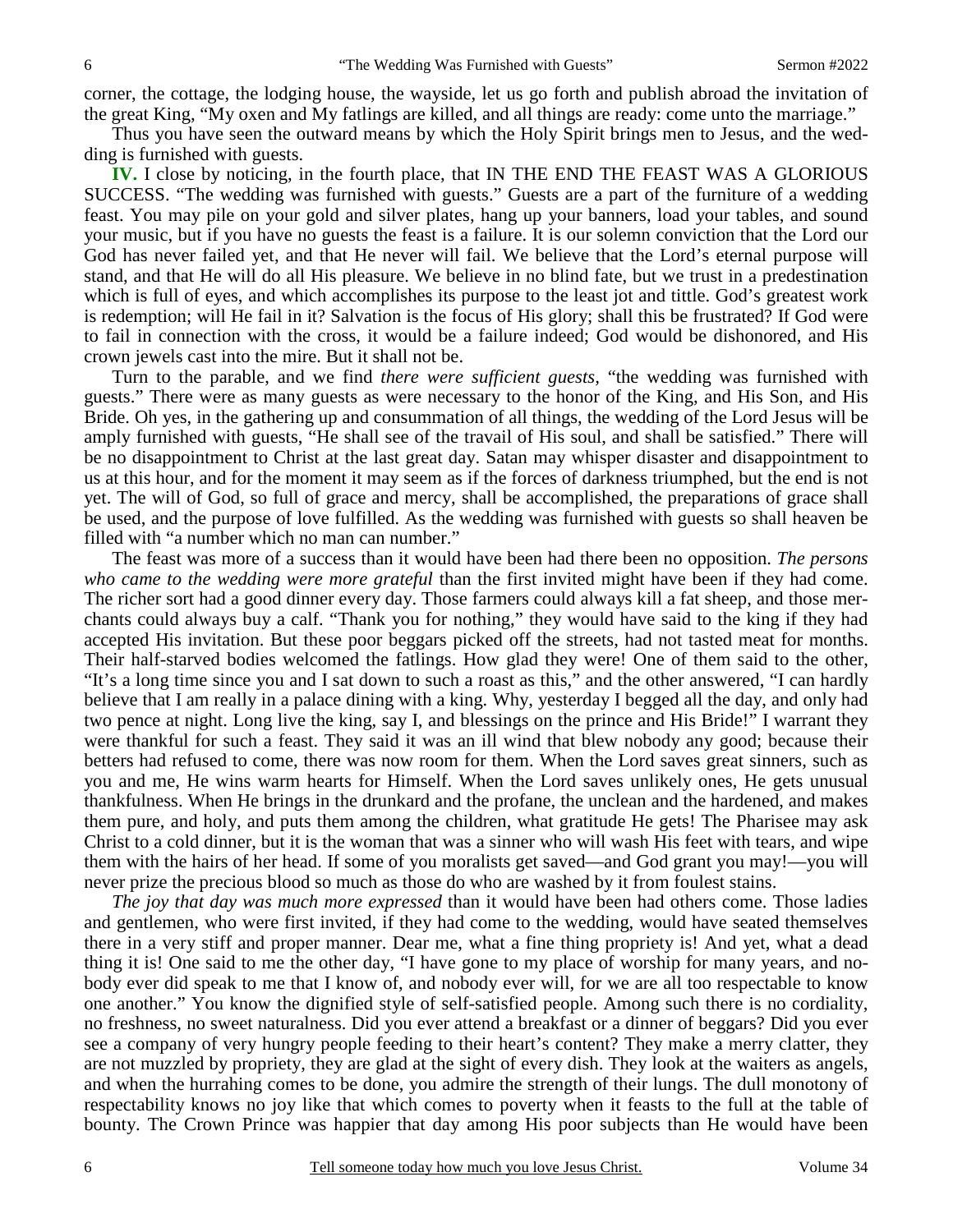among the grandees and the fashionables. Those paupers, those laborers, those tramps, those hedgebirds, those were the fellows to make merry. To whom much is forgiven, the same loves much. Up in Heaven they sing like the voice of many waters and like great thunder, because they have been cleansed from many sins and have partaken of great grace. Let the Pharisee and the moralist, refuse the gospel; there are those about who, in accepting it, will do it greater honor than those dull souls could ever render to it. Thus the wedding was furnished with guests, who expressed their joy enthusiastically.

*How the provisions were relished!* It does one good to see a hungry man eat his food. To him even every bitter thing is sweet. He does not turn over his food and cut off every little bit of gristle, as some of you do because of your delicate appetites. The true gospel hearer hearkens to the text—"Eat you that which is good, and let your soul delight itself in fatness." He does not act the critic, and quibble at this expression and that. He is too sharp-set to be particular about the dishes and the carving. We marvel sometimes at the capacity of hungry men, there is no end to it, and it is the same with spiritual as with natural hunger. I think I can tell what happened at that wedding; the Bride nudged the Bridegroom and said, "See these poor people eat! Is it not a pleasure to give one's oxen and fatlings where they are so much needed?" The Bridegroom was as happy as He could be, for He was of a sympathizing heart, and He greatly rejoiced in the joy of the poor people around Him. The king Himself that day was gladdened as He saw what a gallant company of trenchermen they were, and how there was no bickering, nor finding fault, but only unbroken enjoyment and gratitude. The choicest kind of guests had been collected if the object was to give joy. Ah, dear friends! If you have a deep sense of sin, you will greatly love free grace and dying love. This is the lack of certain gentlemen who are always finding fault with the gospel, they never knew their own state by nature and by practice, and therefore they do not prize salvation. If they had felt a few lashes of the ten-thronged whip of the law upon their bare consciences, they would relish gospel forgiveness far more. He that has been in the prison of conviction prizes blood-bought freedom. He that has felt the chains of sin values the liberty wherewith Christ makes him free. So I say that inasmuch as these poor creatures were brought in from the streets, and their splendid appetites enjoyed the feast, the wedding festival was no failure, but all the greater success, because of the king's enemies. The wedding was furnished with guests—guests who enjoyed the abundance provided by the King.

Certainly, *the occasion became more famous* than it would otherwise have been. If the feast had gone on as usual it would have been only one among many such things, but now this royal banquet was the only one of its kind, unique, unparalleled. To gather in poor men off the streets, laboring men and idle men, bad men and good men, to the wedding of the Crown Prince—this was a new thing under the sun. Everybody talked of it. There were songs made about it, and these were sung in the king's honor where none honored kings before. In the kitchens, among the servants, this was a fine story to tell by the fireside, while Mary and Jane wished they had been there to see. In every lodging house for years to come this would be the favorite story—the tale of the poor man's prince, and the needy man's queen. On the exchange and in the market men talked of the brave bride and bridegroom who had defied the customs of fashion, and had done a deed so daring in its goodness. Was ever such a thing heard of before? Here was a feast for men who never feasted before! Sensible men said, "And nothing could be better, they were feeding those that wanted feeding, they were giving good cheer to those who have little enough of it." Among the poor themselves the Prince's name was very famous, while the portrait of the Princess was nailed up over the mantel. Children said to one another, "My father went to the wedding of the imperial prince." To many it seemed like a story out of the Arabian Nights. It did not read like a piece of common history at all, but like a fairy tale of the age of gold. Dear friends, when the Lord saved some of us by His grace, it was no common event. When He brought us great sinners to His feet, and washed us, and clothed us, and fed us, and made us His own, it was a wonder to be talked of forever and ever. We will never leave off praising His name throughout eternity. That which looked as though it would defame the King turned out to His honor, and "the wedding was furnished with guests."

One thing more; *the king's liberality was all the better seen*. If those who were first bidden had put in an appearance, they would have come arrayed in their own scarlet and fine linen. Some of the gentlemen would have bought a new suit on purpose. You may depend upon it, all the cunning women in the city, would have been employed to get their ladyships ready for the banquet, that they might have honor